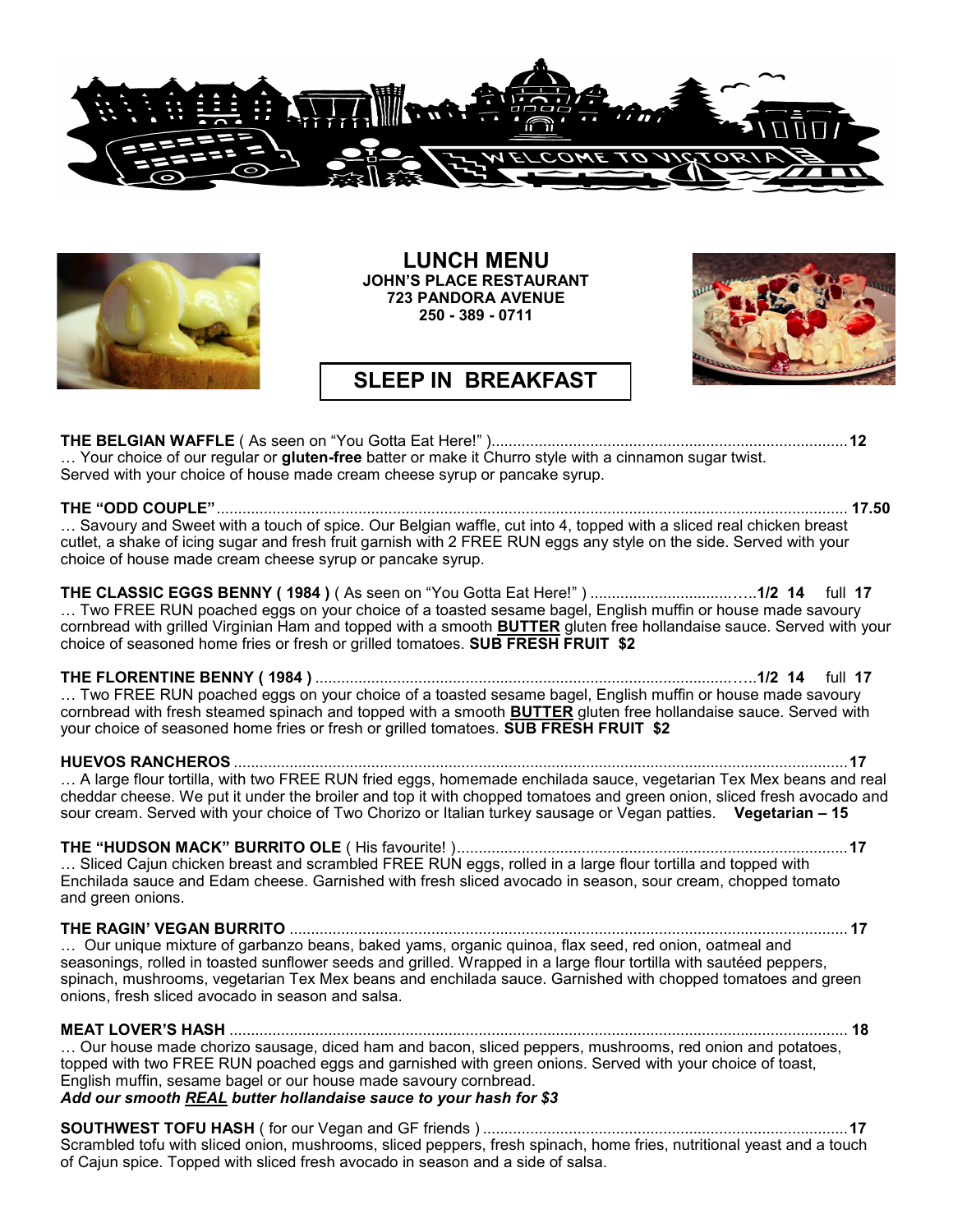# **HOUSE MADE SOUP**

Served with our fresh house made herb bread and butter.

**SOUP OF THE DAY BOTTOMLESS**….. **10.50 SINGLE SERVING CUP**….. **5**

… We make our soups from the freshest ingredients. Sorry, we do run out from time to time so please ask.



# **SALADS & LIGHT LUNCHES**

Served with our fresh homemade herb bread and butter.

Dressings: Caesar, Ginger Vinaigrette, Maple Balsamic, Honey Mustard, Ranch, or Thousand Island



| Fresh spring greens, tomatoes, cucumbers, toasted pumpkin seeds, sliced egg, shredded carrots and beets.<br><b>ADD</b> Feta 3                                                                                              |       |
|----------------------------------------------------------------------------------------------------------------------------------------------------------------------------------------------------------------------------|-------|
| Romaine lettuce, house made croutons, sliced egg, Caesar dressing, capers and Parmesan Cheese.                                                                                                                             |       |
| <b>CAJUN CHICKEN CAESAR SALAD</b>                                                                                                                                                                                          |       |
| Romaine lettuce, house made croutons, sliced egg, Caesar dressing, capers and tossed with Parmesan Cheese<br>and topped with grilled Cajun chicken, peppers & red onion.                                                   |       |
| <b>JIMMY "THE GREEK" SALAD.</b><br>Fresh cucumber, tomato, sliced peppers, red onion and Greek Kalamata olives, tossed with vinaigrette and<br>oregano on a bed of fresh spring greens and topped with grated Feta Cheese. |       |
| <b>CRISPY CHICKEN SALAD</b><br>Fresh spring greens with tomato, cucumber, carrots, beets, sliced egg, grated edam, topped off with sliced<br>crispy chicken strips and bacon strips.                                       | 17.50 |
| Fresh tender spinach leaves tossed with a warm balsamic vinaigrette dressing with sliced egg, artichoke hearts,<br><b>bacon bits</b> , grated Reggiano Cheese and toasted almonds. No bacon, just ask.                     | 14    |
| A plate of our Greek salad, hummus, falafel, tzatziki sauce, and grilled pita bread on the side.                                                                                                                           |       |
| An Arabic dip, made from chick peas, sesame seed tahini, lemon, garlic and spices. Served with two grilled<br>pita bread on the side.                                                                                      | 11.50 |
|                                                                                                                                                                                                                            |       |
| Five tender strips of chicken breast, fried to a golden brown and served with your choice of BBQ, Thai dipping,                                                                                                            |       |

We have a full liquor license. Please ask your server. *Follow us on Facebook or Instagram or check out our website: www.johnsplace.ca* Prices do not include taxes.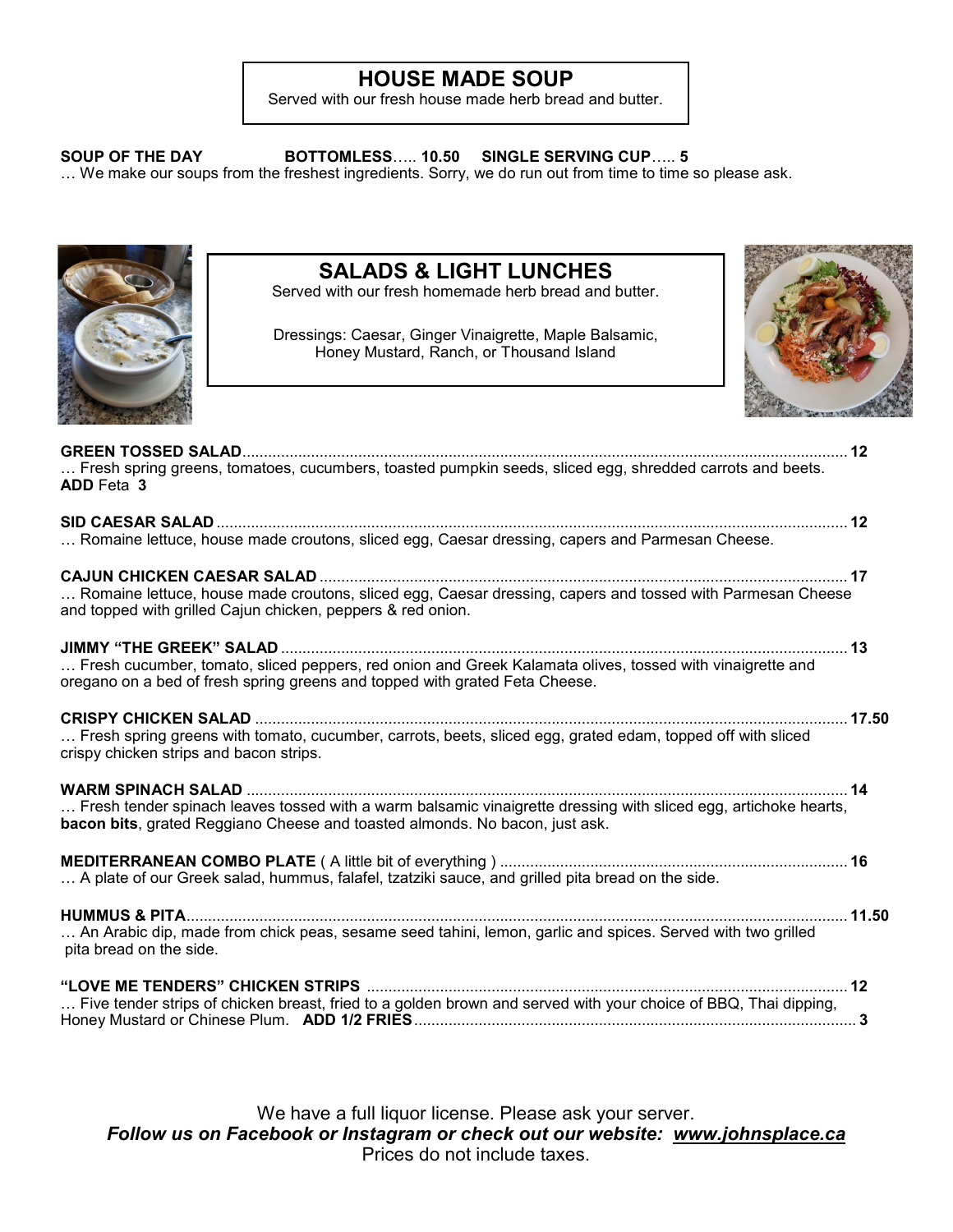

# **THE SANDWICH HALL OF FAME**

All of our hall of fame items are served with your choice of fries, tossed salad or a cup of soup. Substitute Greek salad or Caesar salad **ADD \$2**

## **\* SUB AN ORIGIN BAKERY GLUTEN FREE BUN FOR \$1 \***

Dressings: Caesar, Ginger Vinaigrette, Maple Balsamic, Honey Mustard, Ranch or Thousand Island



**THE "MONTREAL" BURGER** ..................................................................................................................................... **16.50** … A 6oz ground beef patty, seasoned and grilled, topped with thinly sliced Montreal smoked meat and Swiss cheese. Served on a toasted brioche bun with lettuce, sliced tomato, and our Thousand island dressing.

**THE HONEYMOONER BURGER** ( Ralph & Norton's favourite )................................................................................. **14.50** … Your choice of a 6 oz ground beef patty, or a 4 oz chicken breast, seasoned and grilled, topped with real cheddar cheese and grilled onions. Served on a toasted brioche bun with lettuce, sliced tomato, and our secret sauce.<br>ADD MUSHROOMS \$2 ADD 2 SLICES BACON \$2.50 **ADD 2 SLICES BACON \$2.50** 

**CRISPY CHICKEN BURGER** ....................................................................................................................................... **16.50** … A seasoned real chicken breast cutlet, pounded and breaded with Panko and fried to a golden brown. Served on a toasted brioche bun with shredded lettuce, pickled red onion, sliced sweet pickles, and honey mustard sauce.

| House made crispy garbanzo patties, served on a brioche bun OR wrapped in a hot pita bread with lettuce, |  |
|----------------------------------------------------------------------------------------------------------|--|
| chopped tomatoes, sliced cucumbers, pickled red onion and tzatziki sauce. ADD hummus inside for \$1.50   |  |

**REUBEN REUBEN** ....................................................................................................................................................... **15.50** … 5oz of thinly sliced Pastrami, Swiss cheese, sauerkraut and thousand Island dressing, piled high on marble rye and grilled.

**THE "NORM CASH" CLUB** ( My favourite Detroit Tiger ) ........................................................................................... **15.50** … Sliced turkey, grilled bacon, lettuce, tomato, mayo, stacked between 3 toasted slices of your choice of sourdough, multigrain, or marble rye.

**CHICKEN SHAWARMA** ............................................................................................................................................... **14.50** … Sliced chicken, grilled and seasoned with shawarma spices rolled in a grilled pita bread with lettuce, tomato, red onion and tzatziki sauce. ADD hummus inside for \$1.50





**CLOUDY WITH A CHANCE OF MEATLOAF** ( As seen on "You Gotta Eat Here!" ) .................................................. **17.50** ... Two slices of our own Southwestern meatloaf made from ground beef and pork, smothered in a smooth Marsala mushroom gravy and served on a bed of mashed potatoes with fresh vegetables and garnished with grilled onions.

## **PEROGIES 'N' UKRAINIAN SAUSAGE**...................................................................................................................... **13.50**

… 10 potato cheddar perogies sautéed with bacon, onions and Cajun spice. Served with sliced grilled Ukrainian sausage and sour cream on the side.

## **HALIBUT FISH 'N' CHIPS**............................................................................................................................................ **16.50**

… A filet of halibut dipped in our house made beer batter and fried to a crispy golden brown. Served with fries, tartar sauce and a wedge of lemon.